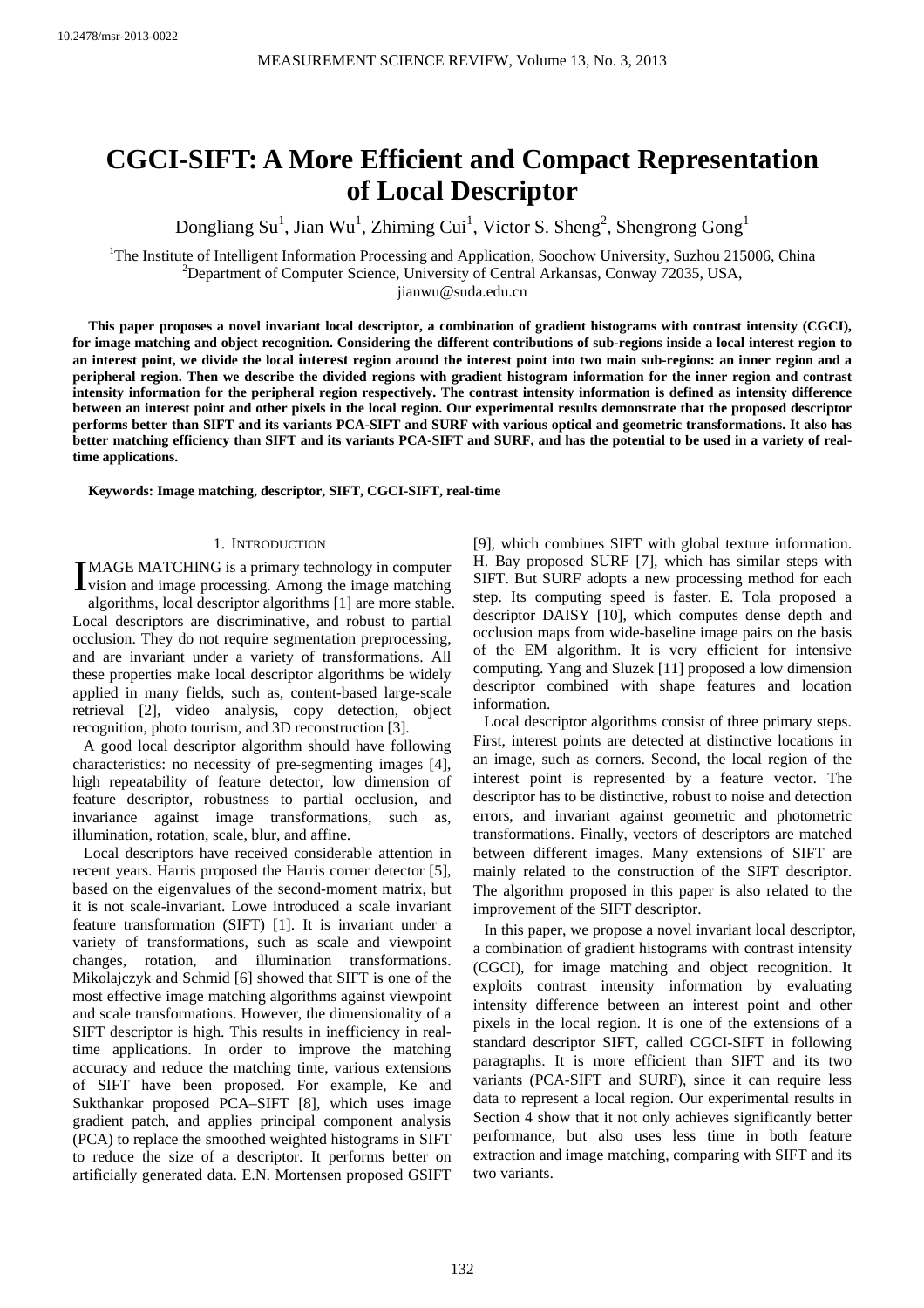The remainder of this paper is organized as follows. Section 2 reviews the relevant aspects of the SIFT algorithm. Section 3 details the local feature construction of our CGCI-SIFT descriptor. Section 4 presents our evaluation methodology, performance metrics, and experimental results. Finally, we conclude our work in Section 5.

# 2. REVIEW OF THE SIFT ALGORITHM

SIFT consists of four major stages of computation used to generate a set of image features: (1) scale-space extreme detection; (2) keypoint localization; (3) orientation assignment; (4) keypoint descriptor.

In the first stage, SIFT searches over all image locations and scales to find potential interest points as keypoints. It is implemented efficiently by constructing a Gaussian pyramid and searching for extreme in a series of difference-of-Gaussian (DoG) [12] images. It is proved that under a series of reasonable hypotheses a Gaussian function is the only possible scale-space kernel [1].

The scale-space of an image is defined as a function  $L(x, y, \sigma)$ , which is the convolution of an original image  $I(x, y)$  with a variable-scale Gaussian  $G(x, y, \sigma)$ . That is:

$$
L(x, y, \sigma) = G(x, y, \sigma) * I(x, y)
$$
 (1)

where  $*$  is the convolution operation in  $x$  and  $y$ , and

$$
G(x, y, \sigma) = \frac{1}{2\pi\sigma^2} e^{-(x^2 + y^2)/2\sigma^2}
$$
 (2)

where  $\sigma$  is a scale-space factor. The size of  $\sigma$  is the determiner of a smoothing degree of an image. Large scale represents its general information, and small scale for its detailed characteristics [13].

The SIFT algorithm detects stable interest point locations by a DOG (difference-of-Gaussian) function, which can be computed from the difference of two nearby scales:

$$
D(x, y, \sigma) = (G(x, y, k\sigma) - G(x, y, \sigma)) \times I(x, y)
$$
  
=  $L(x, y, k\sigma) - L(x, y, \sigma)$  (3)

where  $k$  is a constant multiplicative factor.

In the second stage, interest point candidates are localized to sub-pixel accuracy and eliminated if found to be lowcontrast keypoints and not robust to small amounts of noise.

In the third step, each keypoint is assigned one or two dominant orientations based on its local region. This step makes SIFT invariant to rotation. The Gaussian-smoothed image  $L(x, y, \sigma)$  at the scale  $\sigma$  of an interest point is taken, so that all computation is performed in a scale-invariant manner. For an image sample  $L(x, y)$  at a scale  $\sigma$ , its gradient magnitude  $m(x, y)$  and gradient orientation  $\theta(x, y)$ are computed using pixel differences. Their mathematical definitions are:

$$
m(x, y) = \sqrt{(L(x+1, y) - L(x-1, y))^{2} + (L(x, y+1) - L(x, y-1))^{2}}
$$
 (4)

$$
\theta(x, y) = \arctan \frac{L(x, y+1) - L(x, y-1)}{L(x+1, y) - L(x-1, y)}
$$
(5)

The final stage of SIFT constructs a representation for each keypoint based on a patch of pixels in its local region. A 4×4 array of orientation histograms with 8 bins are computed in a  $16\times16$  region around a keypoint. These histograms are computed from magnitude and orientation values of samples in the local region. Each histogram contains samples from  $4\times4 = 16$  sub-regions divided from an original local region. There are  $4\times4 = 16$  histograms and each with 8 bins, so the vector has 128 elements. The 128 dimension vector is then normalized to a unit length in order to reduce the impact of non-linear illumination.

The construction of the SIFT keypoint descriptor is complicated, and the dimension of the SIFT descriptor is high. Our initial motivation is to explore simpler alternatives, which are faster for computation, more distinctive and compact.

# 3. THE CGCI-SIFT DESCRIPTOR

The main idea of all invariant local descriptors is on how to divide the region of the neighborhood of a keypoint and represent the region effectively and discriminatively. In this section, we first discuss our fundamental ideas, and then explain the description of a keypoint of our CGCI-SIFT.

## *3.1. Fundamental Ideas*

The first step of establishing local invariant descriptor is to effectively choose a patch of pixels as a region in the local neighborhood of a keypoint. SIFT chooses an adjacent 16×16 region, using the keypoint as the center. After the region is chosen, SIFT divides this region into 4×4 subregions, and calculate the gradient histogram in each subregion. Our CGCI-SIFT follows this approach to choose a 16×16 local region for each keypoint.

After a local region is chosen for a keypoint, one of the main issues is how to represent the local region effectively and discriminatively. As we know, the intensity of each pixel in the local region is different. With in-depth investigations and analyses, we conjecture that the intensity of the pixels near to the keypoint is similar to that of the keypoint. The intensity of the pixels far away from the keypoint could be significantly different from that of the keypoint. For example, Fig.1. shows a typical gray-scale intensity distribution of its neighborhood pixels of an interest point  $p_k$ .  $p_k$  is the keypoint in its local region. As we can see from the figure, the intensity of each pixel is different. The intensity difference between each pixel and the keypoint is varied. The intensity difference between each pixel (indicated by white dots in the figure) and  $p_k$  is small, and these pixels are closest to the keypoint. However, the intensity difference between each pixel (indicated by black dots or stars) and  $p_k$  is great, and these pixels are far away from the keypoint. This observation motives us to divide the

16×16 local region into two non-overlapping sub-regions: an inner region  $R_{\text{inner}}$  and a peripheral region  $R_{\text{perinthermal}}$ , as shown in Fig.1.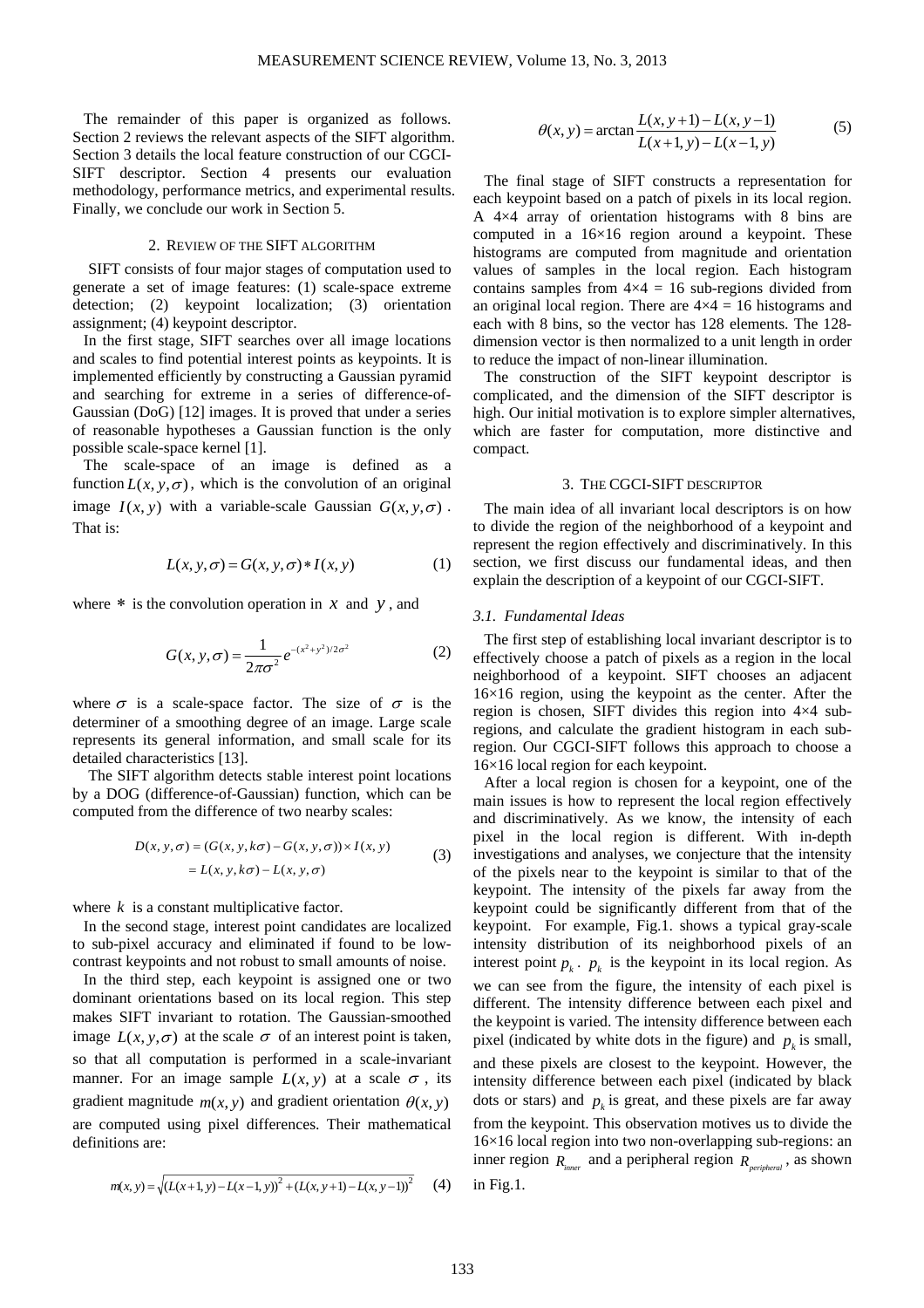The log-polar coordinate division system has been proved that pixels near the interest point are more susceptive than pixels far away [15]. It is also proved that the log-polar coordinate division system is more effective [6], and is used by many algorithms. For example, GLOH [6] changes a rectangular grid division system of SIFT into a log-polar location grid [14]. Thus, in this paper, we use a *log-polar coordinate grid* with three bins in the radial direction and eight bins in the angular direction. (Details are explained in next subsection.) The direction of 0 degrees in the log-polar coordinate system is set to coincide with the dominant orientations of the interest point based on its local region.



Fig.1. A typical gray-scale intensity distribution of neighboring pixels.

### *3.2. Description of Local Feature Points*

Our algorithm CGCI-SIFT is one of local descriptors. It receives the same input as the standard SIFT descriptor: the scale, location, and dominant orientations of an interest point. As we said before, it extracts a 16×16 region around the keypoint at the scale, and rotates to its dominant orientation, in the same manner as SIFT does, shown in Fig.1. Each interest point  $p_k$  is in the center of a 16×16 local region *R* .

Considering different effects of the pixels in the local region of an interest point, CGCI-SIFT makes use of two known methods to construct its descriptor, instead of storing the gradient orientations of all pixels in a local region like the SIFT approach. Besides, in contrast to classical approaches like SIFT (PCA-SIFT and SURF) that exploit the rectangular grid as a division system, CGCI-SIFT applies a log-polar coordinate system to divide the local region. It uses a log-polar coordinate grid with three bins in the radial direction (the radiuses of the three bins are set to 2, 5, and 8 respectively). It divides the 16×16 local region *R* into two non-overlapping sub-regions: an inner region, *Rinner* and a peripheral region *Rperipheral* . The region within radius 2 is the inner region. Both the region (outside the circle with radius 2 and inside the circle with radius 5) and the region (outside the circle with radius 5 and inside the

circle with radius 8) are the two components of the peripheral region. The following paragraph provides the details of how the log-polar coordinate system is used in our CGCI-SIFT.

CGCI-SIFT further uses a log-polar coordinate system  $(r, \theta)$  to divide  $R_{\text{inner}}$  into  $\eta$  +1 non-overlapping sub-regions, denoted as:  $R_0$ ,  $R_1$  ...  $R_n$  with  $r = 2$ , and to divide  $R_{peribleral}$  into  $t - \eta$  non-overlapping sub-regions, denoted as:  $R_{n+1}$ ,  $R_{n+2}$ , ...  $R_{n+1}$ . Note that  $\eta$  and  $t$  are the two parameters of our CGCI-SIFT, which determines the number of sub-regions of the inner region *Rinner* and the number of sub-regions of the peripheral region *Rperipheral* of a keypoint. Thus, the two parameters directly impact the dimensions of a keypoint description.

For  $R_{\text{inner}}$ , we adopt the gradient weighted histograms, which are defined in (4) and (5), to construct descriptors. We calculate the magnitudes and orientations of an image gradient in a sub-region  $R_i$  which is belong to the  $R_{inner}$ , and build smoothed orientation histograms to catch the representative information. The gradient orientations are quantized in 8 bins. Each bin of a sub-region  $R_i$  in  $R_{inner}$  can be represented as  $G_{R_i} d_i (i \in \{0, 1, 2, \eta\}, j \in \{0, 1, 2, 3 \dots 7\})$ .

For  $R_{periodical}$ , we consider a technique that represents the contrast values of pixels within a region with respect to a keypoint. A contrast value is defined as the intensity difference between a pixel and the keypoint [16]. In the following, we introduce how to compute contrast values.

For a pixel  *in the local region around the interest* point  $p_k$ , we compute the intensity difference  $D(p)$  defined as  $D(p) = I(p) - I(p_k)$ , where  $I(p)$  and  $I(p_k)$  represent the intensity value of  $p$  and  $p_k$  respectively. For each  $p$  in a sub-region  $R_i$ , we define the positive intensity information (6) and negative intensity information (7) [16] with respect to  $p_k$  respectively:

$$
H_{R_i}P = \frac{\Sigma\{(I(p) - I(p_k)) \mid p \in R_i \text{ and } D(p) \ge 0\}}{Num_{i+}}
$$
(6)

$$
H_{R_i^j} N = \frac{\Sigma \{ (I(p_k) - I(p)) \mid p \in R_i \text{ and } D(p) < 0 \}}{Num_{i-}} \tag{7}
$$

where  $NumR_{i+}$  represents the number of pixels whose intensity is greater than the interest point in the sub-region *R<sub>i</sub>*. In contrast, *NumR<sub>i</sub>* represents the number of pixels whose intensity is smaller than that of the interest point.

Next, we normalize the descriptor to a unit vector to deal with illumination changes. Finally, we combine the all histogram entries from all the sub-regions into a single vector. Thus, the CGCI-SIFT descriptor of  $p_k$  with its local region *R* can be defined as: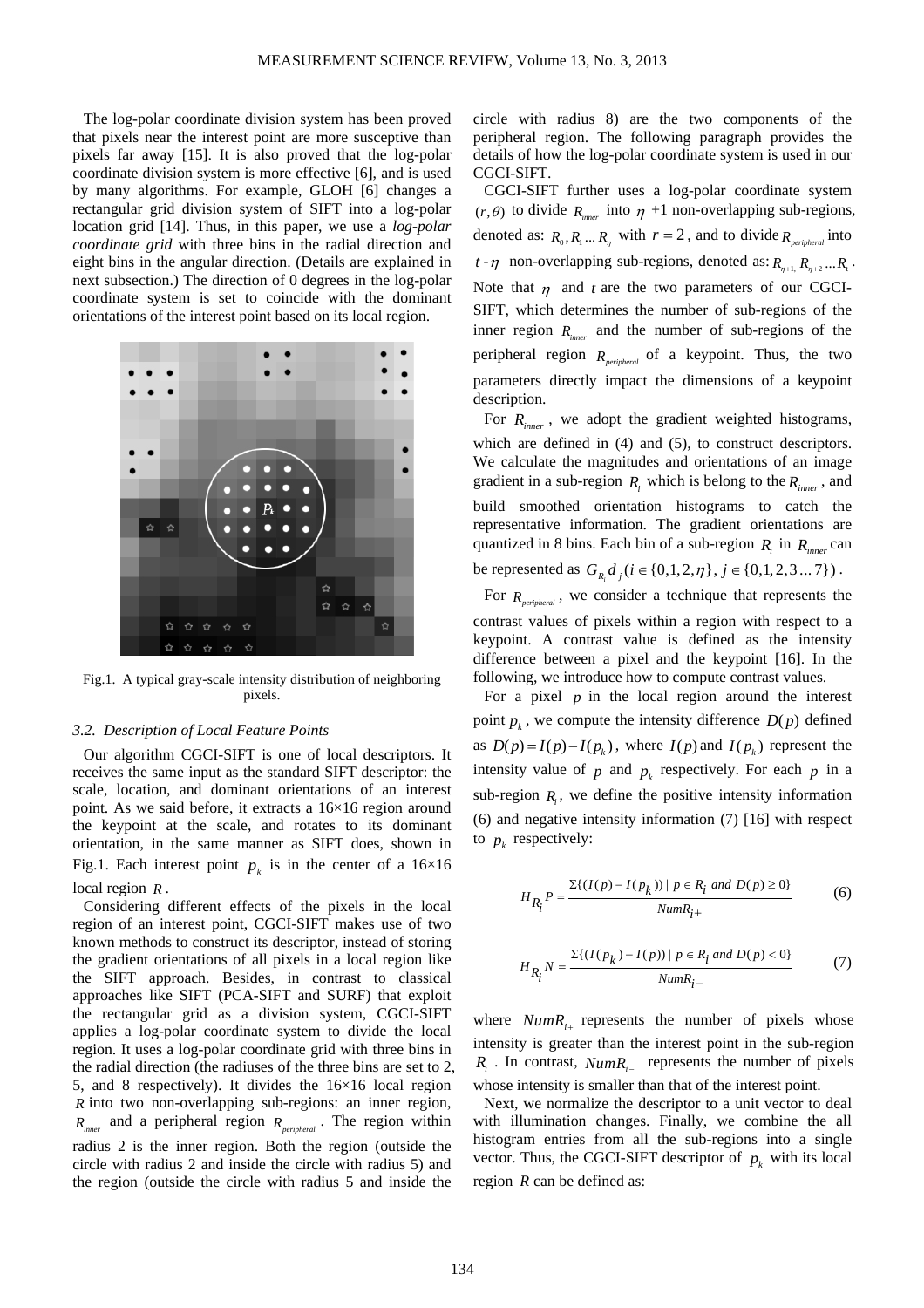$$
CGCI = (G_{R_0}d_0, ..., G_{R_0}d_7 ... G_{R_n}d_0, ..., G_{R_n}d_7)
$$
  

$$
H_{R_{(\eta+1)}}P, H_{R_{(\eta+1)}}N ... H_{R_t}P, H_{R_t}N)
$$
 (8)

From the above explanation, the number of dimensions of a descriptor provided by our CGCI-SIFT can be calculated using:

$$
Dimen = 8 \times (\eta + 1) + 2 \times (t - \eta). \tag{9}
$$

Our CGCI-SIFT is a general framework. It could have many different versions by setting its two parameters  $\eta$  and *t* . Each version has a certain dimension, which can be calculated by (9).

As we know, the dimension of the descriptor has a direct impact on its computation time. The dimension of CGCI-SIFT can be much lower than that of SIFT with proper parameter settings. Thus, CGCI-SIFT would also be more efficient than SIFT.

In our experiments, we set the radius of the log-polar coordinate to 2, 5, and 8 respectively for both the 64 dimension CGCI-SIFT (CGCI-64) and the 40-dimension CGCI-SIFT (CGCI-40). Please note that the parameters are set as  $\eta = 3$ ,  $t = 19$  in CGCI-64. For CGCI-40, its parameters are set as  $\eta = 0, t = 16$ .

The structures of the CGCI-64 descriptor and the CGCI-40 are shown in Fig.2. From the left sub-figure of Fig.2., we can see that its inner region is separated into four nonoverlapping sub-regions  $R_0, R_1, R_2, R_3$ , and its peripheral region is separated into sixteen non-overlapping subregions  $R_4, R_5, R_6, \ldots R_{19}$ . Hence, there are  $4 \times 8 = 32$  entries in the inner descriptor, and  $2\times16=32$  entries in the peripheral descriptor. We combine the two parts together. Thus, the dimension of the CGCI-64 descriptor is  $32+32 = 64$ .

It is easy to follow the above explanation to find out the dimension of the CGCI-40 descriptor is  $32+8 = 40$ . We do not repeat the explanation here.



Fig.2. The region structures of CGCI-64 (left) and CGCI-40 (right).

### 4. EXPERIMENTS

In this section, we conduct experiments to investigate the performance of our CGCI-SIFT, and make comparisons with SIFT and its two variants (PCA-SIFT and SURF) under different situations: scale and rotation change, blur change, illumination change, JPEG compression, and affine change. We also investigate its time consumption, by comparing with SIFT and its two variants.

#### *4.1. Data Sets*

We evaluate our CGCI-SIFT on five image data sets used in [6] and [17]. These data sets consist of real images with different geometric and photometric transformations and for different scene types. Within the data sets, a set of *boat* images are used to evaluate the scale and rotation invariance of CGCI-SIFT, a set of *bike* images used to evaluate the blur invariance of CGCI-SIFT, a set of *Leuven* images used to evaluate the illumination invariance of CGCI-SIFT, a set of *house* images used to evaluate the JPEG compression invariance of CGCI-SIFT, and a set of *graffiti* images used to evaluate the affine invariance of CGCI-SIFT.

#### *4.2. Evaluation Measures*

We use two measures, the number of correct matches and false matches obtained from an image pair, to evaluate the performance of our CGCI-SIFT. The adopted matching strategy is the nearest neighbor distance ratio matching. The nearest neighbor distance ratio matching can be explained as follows.

Considering a pair of images (a reference image and a test image),  $p_a$  denotes a keypoint in the reference image, and  $p<sub>k</sub>$  and  $p<sub>c</sub>$  denote two keypoints in the test image, where  $p<sub>b</sub>$  and  $p<sub>c</sub>$  are the nearest point and second nearest point, respectively. We define that the keypoints  $p_a$  and  $p_b$  match if  $dist(p_a, p_b) < \beta \times dist(p_a, p_c)$ , where  $dist()$  is a Euclidean distance between the descriptors of two keypoints, and  $\beta$  is a threshold. Otherwise, we define that the keypoints  $p_a$  and  $p<sub>k</sub>$  mismatch. Every keypoint descriptor in the reference image is compared with every keypoint descriptor in the test image.

The threshold  $\beta$  is varied to obtain the curves to present our experimental results (*recall* versus *1-precision*, which is used in [6], [7] and [17]) in Section 4.3. Recall is defined as the number of correct matches with respect to the number of corresponding matches between two images of the same scene:

$$
recall = \frac{\#correctMatches}{\#correspondences}
$$
 (10)

We determine the number of correct matches and correspondences using an overlap error  $\varepsilon$ . The overlap error measures how well the regions correspond under a particular transformation, and that is a homography in our case. It is defined by the ratio of the intersection over the union of the regions:

$$
\varepsilon = 1 - \frac{A \cap H^T B H}{A \cup H^T B H} \tag{11}
$$

where *A* and *B* are the regions and *H* is the homography between the two images. Details can be found in [17]. The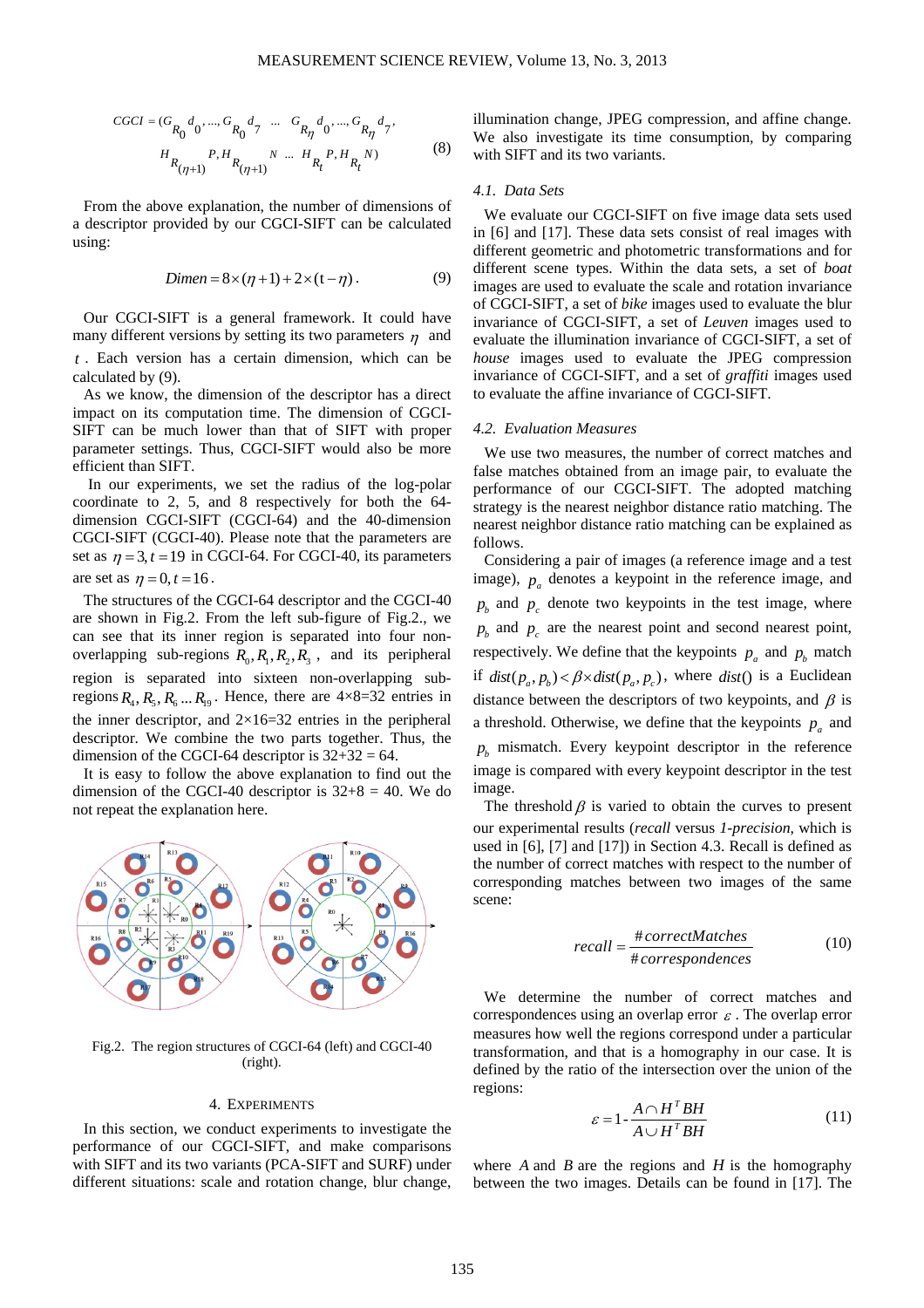correct match that we define is satisfied with the condition  $\epsilon$  < 0.5, which means the overlap error in the image region covered by two corresponding regions is less than 0.5 of the region union.

The 1-precision represents the number of false matches relative to the total number of matches, defined as:

$$
1 - precision = \frac{\# falseMatches}{\#correctMatches + \#falseMatches}
$$
 (12)

The recall and 1-precision are independent terms. The results in *recall versus 1-precision* show the performance of an algorithm on only a pair of images. We need to display the performance of an algorithm on between an image and a sequence of its transformations. Thus, we add another evaluation measure, correct match rate (CMR). Correct match rate is defined as follows.

$$
CMR = \frac{\#correctMatches}{\#correctMatches + \#falseMatches}
$$
(13)

where #*correctMatchs* represents the number of correct matches, and # *falseMatchs* represents the number of false matches. In our experiments of evaluating the performance of each algorithm in term of correct matching rate (CMR), we set the threshold  $\beta$  =0.49 as the matching condition.

#### *4.3. Experiment Results*

In the experiments of this paper, we use CGCI-64 ( $\eta$  =3 and  $t=19$ ) and CGCI-40 ( $\eta = 0$  and  $t=16$ ) as the two representatives of our CGCI-SIFT, and compare their experimental results with SIFT, SURF and PCA-SIFT. Again, CGCI-64 denotes the CGCI-SIFT descriptor with 64 dimensions, while CGCI-40 denotes the CGCI-SIFT descriptor with 40 dimensions. Thus, we can see the performance of CGCI-SIFT under different dimensions. Note that CGCI-SIFT is a general framework. It could have many different versions by setting its two parameters  $\eta$  and *t* . Each version has a certain dimension, which can be

calculated by (9). SURF and PCA-SIFT are extensions of SIFT. Both of them have reduced the dimension of SIFT, so we choose them to make comparisons.

All methods are implemented in Matlab 2010a and executed on a Dell PC computer. It has a Pentium(R) Dual-Core CPU E5300@2.60 GHz, and 4G RAM, running Windows 7.

*Image Rotation and Scale*. We conduct the first set of experiments on a set of boat images [17] to evaluate the robustness of our CGCI-SIFT against image rotation and scale change. The set of images is shown in Fig.3. This set has six images in total. Each represents different scale and rotation respectively. Note that the range of rotations of the images is from 30 to 50 degrees, and the range of their scales is from 2 to 2.5. We also compare our CGCI-SIFT with SIFT and its two variants (PCA-SIFT and SURF). Our experiments match the image A1 with others (A2-A6) respectively. The experimental results are shown in Fig.4.







Fig.3. Images used for evaluation under rotation and scale changes.



(a) Correct Match Rate



(b) Recall versus 1-precision

Fig.4. Evaluation under rotation and scale changes.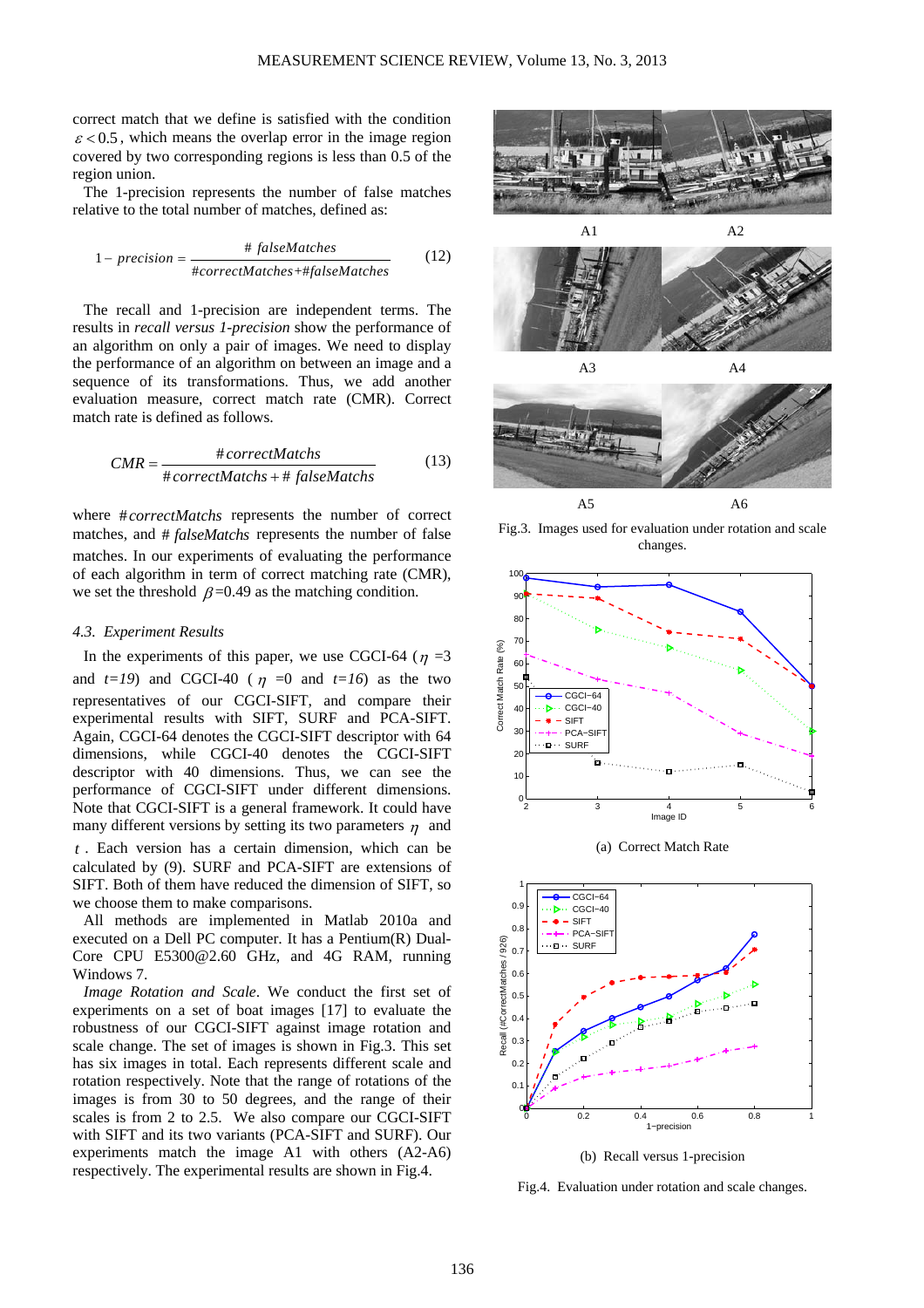Fig.4.(a). shows the matching correct rate of each algorithm between the image A1 and the others (A2-A6) respectively. Note that we also compare the performance of the two versions of CGCI-SIFT (CGCI-64 and CGCI-40). Fig.4.(a). clearly shows the relationships among the compared algorithms. From Fig.4.(a)., we can see that CGCI-64 has the highest matching correct rate under all comparing pairs. It is followed by SIFT. CGCI-40 performs the third, which is better than both PCA-SIFT and SURF. Between PCA-SIFT and SURF, SURF has the lowest matching correct rate under all image pairs.

Fig.4.(b). shows the specific experimental results for matching the image A1 with A6 for our CGCI-SIFT (CGCI-64 and CGCI-40), SIFT and its variants (PCA-SIFT and SURF). First, we can see that the recall of every algorithm increase with the increment of 1-precision, as expected. Among these algorithms, the recall of SIFT increases quickly when 1-precision is small. Our CGCI-64 increases more quickly than SIFT does when 1-precision is greater than 0.3. Thus, after 1-precision is greater than 0.7, our CGCI-64 has higher recall than SIFT. Except SIFT, both CGCI-64 and CGCI-40 always have higher recall than SURF and PCA-SIFT. Compared with CGCI-40, CGCI-64 is better.

*Image Blur*: The second set of experiments is conducted on a set of bike images to evaluate the performance of our CGCI-SIFT against blur invariance. The set of images is shown in Fig.5. It has six images in total. The image B1 is an original one from the image set [17]. We use it to produce 10 different blur images with different fuzzy radiuses (from 1 to 10, refer to the horizontal axis in Fig.6.(a).), which represent different degrees of blur. Fig.5. shows the original image and five produced images with their corresponding blur radius. The experimental results are shown in Fig.6.

Fig.6.(a). shows the matching correct rate of each algorithm between the original image B1 and the 10 generated images respectively. Note that we also compare the performance of the two versions of CGCI-SIFT (CGCI-64 and CGCI-40). Fig.6.(a). clearly shows the relationships among the compared algorithms. From Fig.6.(a)., we can see that both versions of our CGCI-SIFT (CGCI-64 and CGCI-40) perform significantly better than all others (SIFT, PCA-SIFT, and SURF). Between two versions themselves, CGCI-64 performs slightly better when the bur degree is greater than 6. Among the rest three algorithms, SIFT performs better than PCA-SIFT. SURF performs the worst.

Fig.6.(b). shows the specific experimental results for matching the original image B1 and the most blurring image B6 shown in Fig.5. for our CGCI-SIFT (CGCI-64 and CGCI-40), SIFT and its variants (PCA-SIFT and SURF). First, we can see that the recall of every algorithm increase with the increment of 1-precision, as expected. Among these algorithms, the recall of our CGCI-SIFT increases quickly when 1-precision is small. Both versions of our CGCI-SIFT always dominates all other algorithms (SIFT, PCA-SIFT, and SURF). Between the two versions of our CGCI-SIFT, CGCI-64 performs slightly better than CGCI-40. Among the three other algorithms (SIFT, PCA-SIFT, and SURF), the recall of SIFT is higher than that of SURF. The recall of SURF is higher than that of PCA-SIFT.







Fig.5. Images used for evaluation under image blurring.

![](_page_5_Figure_11.jpeg)

![](_page_5_Figure_12.jpeg)

![](_page_5_Figure_13.jpeg)

![](_page_5_Figure_14.jpeg)

Fig.6. Evaluation under blur change.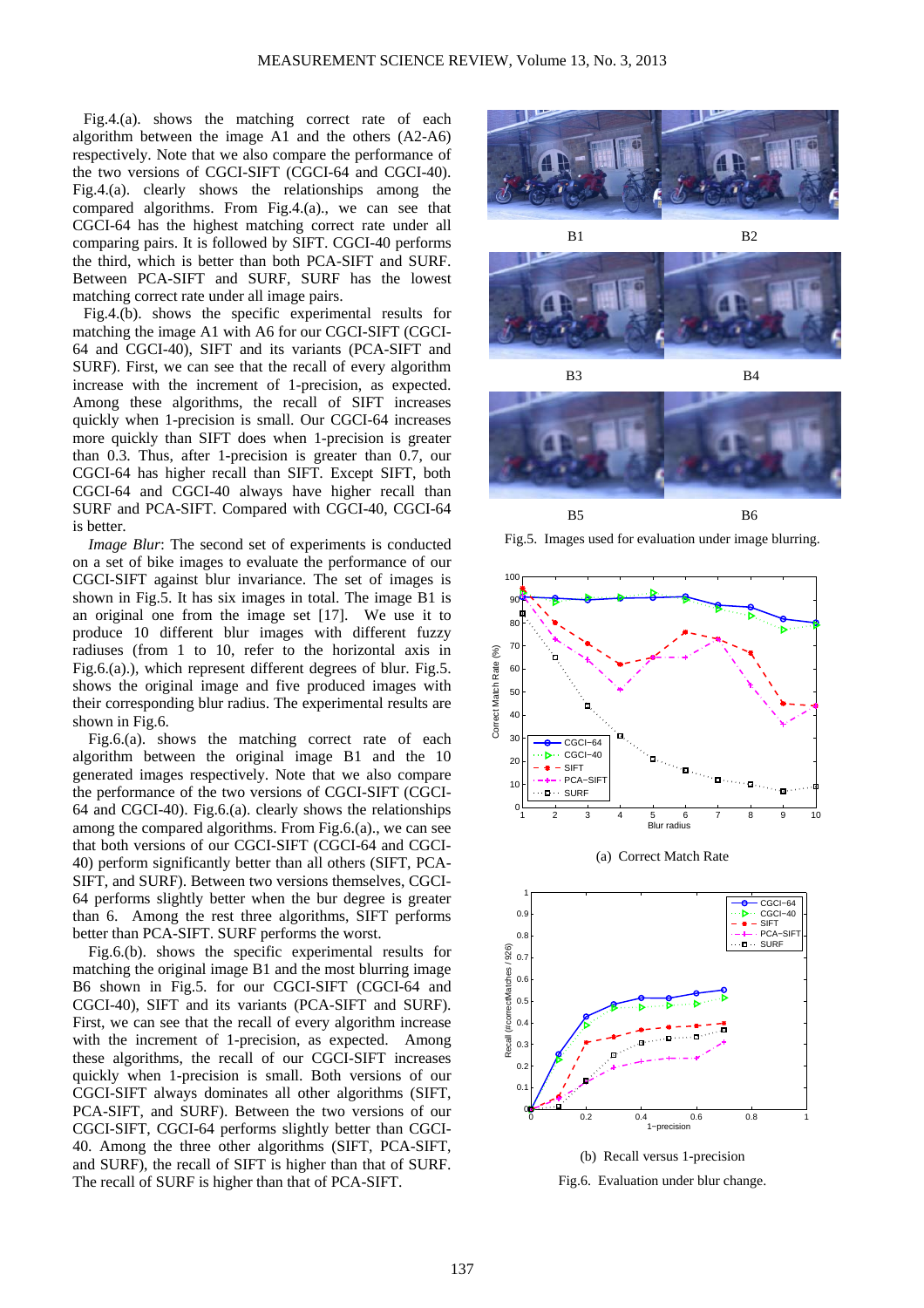*Illumination Changes*. The third set of experiments is conducted on a set of Leuven images to evaluate the performance of our CGCI-SIFT against illumination invariance. The set of images are shown in Fig.7. Please note that the image C3 is the original image [17]. We use the original image C3 to produce 10 different illumination images by decreasing and increasing brightness intensity (from -150 to 150, refer to the horizontal axis in Fig.8.(a)). The brightness intensity represents a degree of illumination. Fig.7. shows the original image C3 and five produced images (C1-C2, and C4-C5). Note that we order the images according their brightness. Images C1 and C2 are darker than the original one C3. The images C4-C5 are brighter than the original one. The experimental results are shown in Fig.8.

![](_page_6_Figure_2.jpeg)

Fig.7. Images used for evaluation under Illumination changes.

Fig.8.(a). shows the matching correct rate of each algorithm between the original image C3 and the 10 generated images respectively. From Fig.8.(a)., we can see that our CGCI-SIFT performs consistently well under different brightness intensities. When the brightness intensity is very high (greater than 100 in the horizontal axis in Fig.8.(a).), our CGCI-SIFT performs the best, although it performs a little worse than SIFT (the best one among all algorithms) when the brightness intensity is negative. From Fig.8.(a)., we can also see that PCA-SIFT performs well, and SURF performs the worst.

Fig.8.(b). shows the specific experimental results for matching the original image C3 and the brightest image C6 among the images shown in Fig.7. First, we can see that the recall of every algorithm increase with the increment of 1 precision, as expected. Among these algorithms, the recall of our CGCI-SIFT increases quickly when 1-precision is less than 0.4. Both versions of our CGCI-SIFT have better

performance when the value 1-precision is less than 0.4. When the value 1-precision is greater than 0.4, SIFT performs the best, followed by CGCI-64 and CGCI-40. Both CGCI-64 and CGCI-40 perform better than SURF and PCA-SIFT. Between SURF and PCA-SIFT, PCA-SIFT performs better when 1-precision is smaller than 0.4, while it performs worse when 1-precision is greater.

![](_page_6_Figure_7.jpeg)

(a) Correct Match Rate

![](_page_6_Figure_9.jpeg)

(b) Recall versus 1-precision Fig.8. Evaluation under illumination changes.

*JPEG Compression*. JPEG compression is widely used to reduce the size of images in real-time applications with specific purposes, such as network traffic reduction. Matching descriptors with JPEG images indicate whether the descriptors can still represent image regions under compressions.

The forth set of experiments is conducted on a set of house images to evaluate the performance of our CGCI-SIFT against JPEG invariance. The set of images are shown in Fig.9. Please note that the image D1 is the original image [6]. We use the original image D1 to produce 5 different JPEG compression images by increasing the compression percentage (from 60 to 100, refer to the horizontal axis in Fig.10.(a).). The experimental results are shown in Fig.10.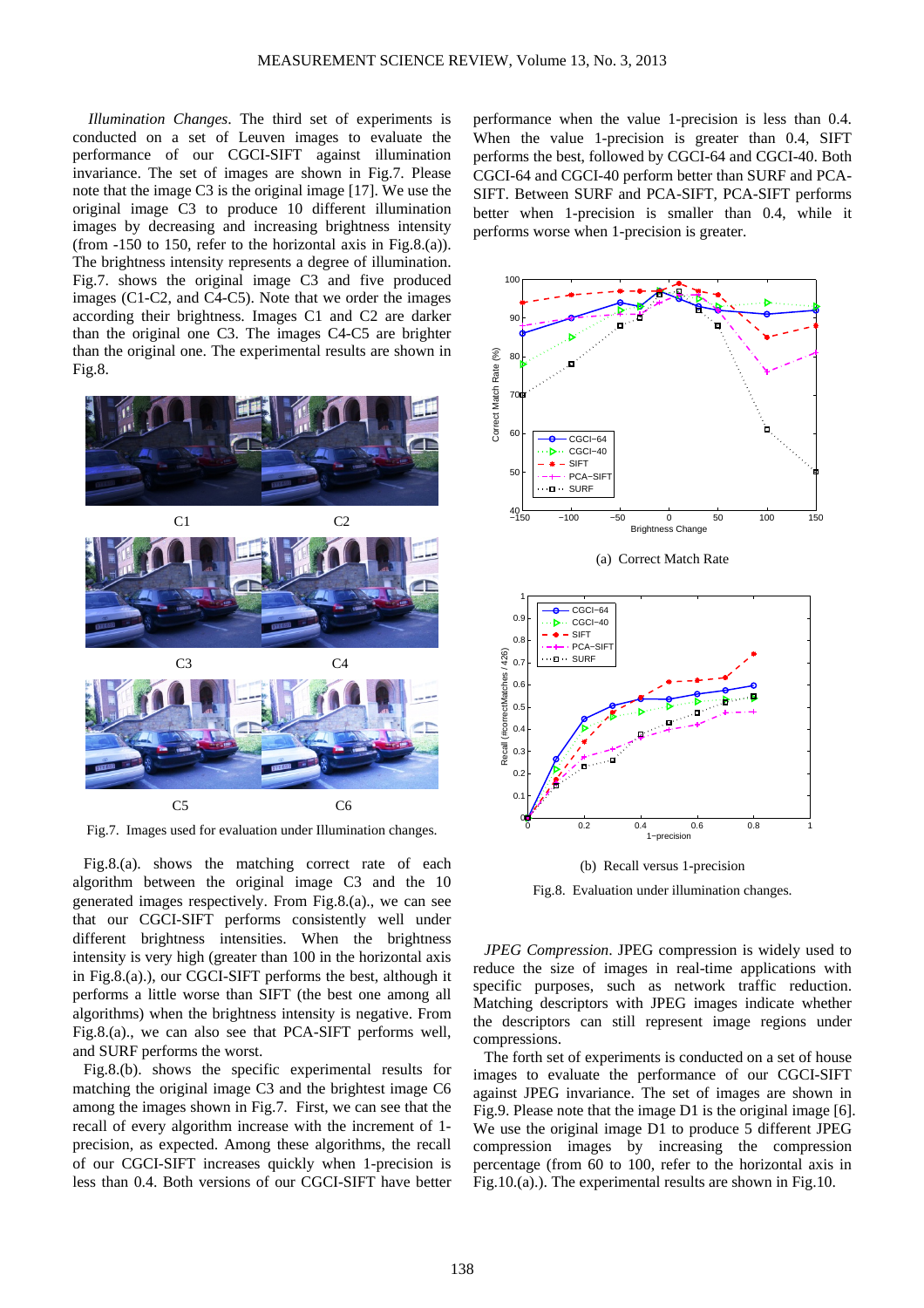![](_page_7_Picture_1.jpeg)

![](_page_7_Picture_2.jpeg)

D3 D4

![](_page_7_Picture_4.jpeg)

Fig.9. Images used for evaluation under JPEG compression.

![](_page_7_Figure_6.jpeg)

(a) Correct Match Rate

![](_page_7_Figure_8.jpeg)

(b) Recall versus 1-precision

Fig.10. Evaluation under JPEG Compression.

Fig.10.(a). shows the matching correct rate of each algorithm between the original image D1 and the five generated images respectively. From Fig.10.(a)., we can see that our CGCI-SIFT performs well under different JPEG compression. When the compression rate is greater than 80 in the horizontal axis in Fig.10.(a).), our CGCI-64 performs the best, although it performs a little worse than SIFT (the best one among all algorithms) when the compression rate is less than 80. From Fig.10.(a)., we can also see that our CGCI-40 performs better than PCA-SIFT and SURF. Between PCA-SIFT and SURF, PCA-SIFT performs better.

Fig.10.(b). shows the specific experimental results for matching the image D1 with D6 for our CGCI-SIFT (CGCI-64 and CGCI-40), SIFT and its variants (PCA-SIFT and SURF). First, we can see that the recall of every algorithm increase with the increment of 1-precision, as expected. Among these algorithms, the recall of our CGCI-64 increases quickly when 1-precision is smaller than 0.6, although SIFT performs better after that. Our CGCI-40 performs the best among the rest algorithms (PCA-SIFT and SURF), although it performs worse than CGCI-64 and SIFT. Between PCA-SIFT and SURF, SURF performs better.

*Affine Transformation*. The fifth set of experiments is conducted on the set of Graffiti images [17] to evaluate the performance of our CGCI-SIFT against affine invariance. This set has six images in total, shown in Fig.11. Each image has a different viewpoint (from 20 to 60 degrees, refer to the horizontal axis in Fig.12.(a).). The experimental results are shown in Fig.12.

![](_page_7_Figure_14.jpeg)

Fig.11. Images used for evaluation under viewpoint changes.

Fig.12.(a). shows the matching correct rate of each algorithm between the image E1 and the others (E2-E6) respectively. Note that we also compare the performance of the two versions of CGCI-SIFT (CGCI-64 and CGCI-40). From Fig.12.(a)., we can also see that the correct matching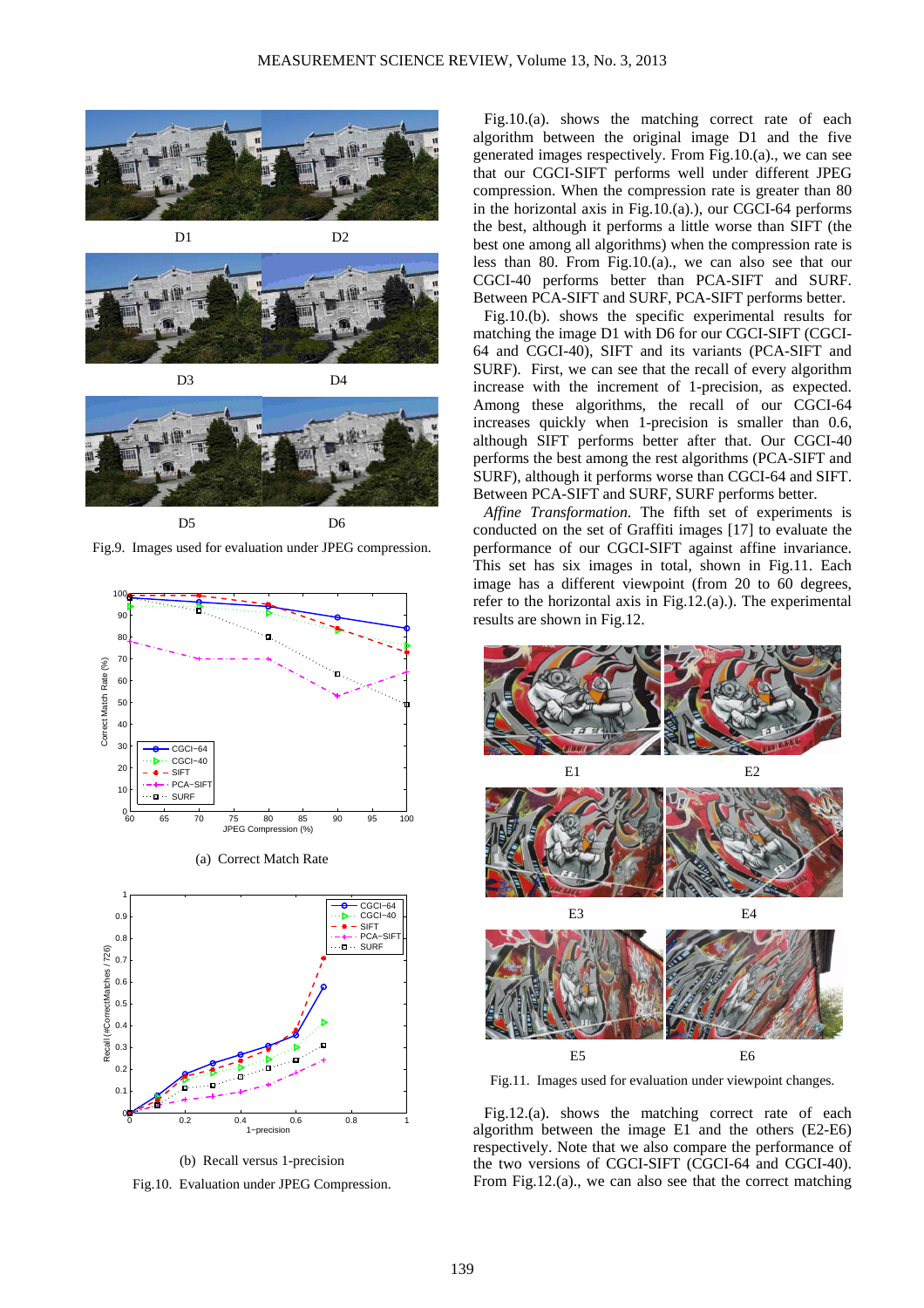rate of every algorithm decreases when the viewpoint angle increases. Fig.12.(a). also clearly shows the relationships among the compared algorithms. From Fig.12.(a)., we can see that both versions of our CGCI-SIFT (CGCI-64 and CGCI-40) perform significantly better than all others (SIFT, PCA-SIFT, and SURF) under different angles of viewpoints. Between two versions themselves, CGCI-64 always performs much better than CGCI-40 under different viewpoints. It also maintains a very high matching correct rate. Among the rest three algorithms, SIFT performs better than PCA-SIFT and SURF. PCA-SIFT performs better than SURF when the angle of the viewpoint is smaller than 30 degrees. Otherwise, SURF performs slightly better than PCA-SIFT.

![](_page_8_Figure_2.jpeg)

![](_page_8_Figure_3.jpeg)

Fig.12. Evaluation under viewpoint changes.

Fig.12.(b). shows the specific experimental results for matching the image E1 with E6 for our CGCI-SIFT (CGCI-64 and CGCI-40), SIFT and its variants (PCA-SIFT and SURF). First, we can see that the recall of every algorithm increase with the increment of 1-precision, as expected. Among these algorithms, the recall of our CGCI-64 increases quickly when 1-precision is small, although SIFT performs better when 1-precision is greater or equal than 0.3. Overall, SIFT and our CGCI-64 perform better than the rest algorithms (CGCI-40, PCA-SIFT, and SURF). Among the three algorithms, PCA-SIFT performs the best, followed by our CGCI-40. SURF performs the worst.

# *4.4. Time Consumption Evaluation*

Many real-world applications of image matching are realtime. It is import to investigate the time consumption of each algorithm. In this section, we investigate the time consumption of our CGCI-SIFT, by comparing with SIFT and its two variants (PCA-SIFT and SURF). We have conducted experiments to investigate the time consumption of each algorithm under different situations (i.e., scale and rotation change, blur change, illumination change, JPEG compression, and affine change), on the whole data sets (six images for scale and rotation change, 11 images for image blur change and illumination change respectively, six images for JPEG impression and affine change respectively, 40 images in total) [17].

Table 1. shows the time consumption of each algorithm running on the 40 images. In order to see the details of the time consumed by each algorithm, we also show feature extraction time and matching time separately in the table. The feature extraction time is the total time of interest point selection and descriptor construction for all the 40 images. The matching time is the total time required to find the corresponding pairs between the image A1 and other five images in its group (A2-A6) for scale and rotation invariance, between the original image B1 and other 10 generated images for blur invariance, between the original image C3 and other 10 generated images for illumination invariance, between the image D1 and other five images in its group (D2-D6) for JPEG impression, and between the image E1 and other five images in its group (E2-E6). We also provide the summation of the time consumption of stages in the last column of Table 1.

As we can see from Table 1., the running time of CGCI-SIFT is shorter than SIFT. For PCA-SIFT, the matching time is the shortest, however, mapping the 3024 dimensional vector to the 36-dimensional vector still requires much time. Therefore, the descriptor construction of PCA-SIFT is the most time consuming. The SURF has more advantages on detection and description parts, but the detected points of SURF are more than others. Therefore, the matching time is longer than CGCI-SIFT. The descriptor generating time of CGCI-SIFT is much less than that of SIFT because only a simple operation is required to construct CGCI-SIFT. In contrast, SIFT needs to compute the magnitudes and orientations of all the pixels in a local region. The matching time of CGCI-SIFT is also shorter because the dimensions of CGCI-SIFT are smaller than those of SIFT.

Table.1. Total computation time for each algorithm on all 40 images (in Seconds).

| Name            | <b>Feature extraction(s)</b> | Matching (s) | Total(s) |
|-----------------|------------------------------|--------------|----------|
| CGCI-64         | 1.375                        | 1.080        | 2.458    |
| CGCI-40         | 1.187                        | 0.854        | 2.042    |
| <b>SIFT</b>     | 2.132                        | 1.846        | 3.913    |
| <b>PCA-SIFT</b> | 3.141                        | 0.729        | 3.875    |
| <b>SURF</b>     | 1.390                        | 1.187        | 2.580    |